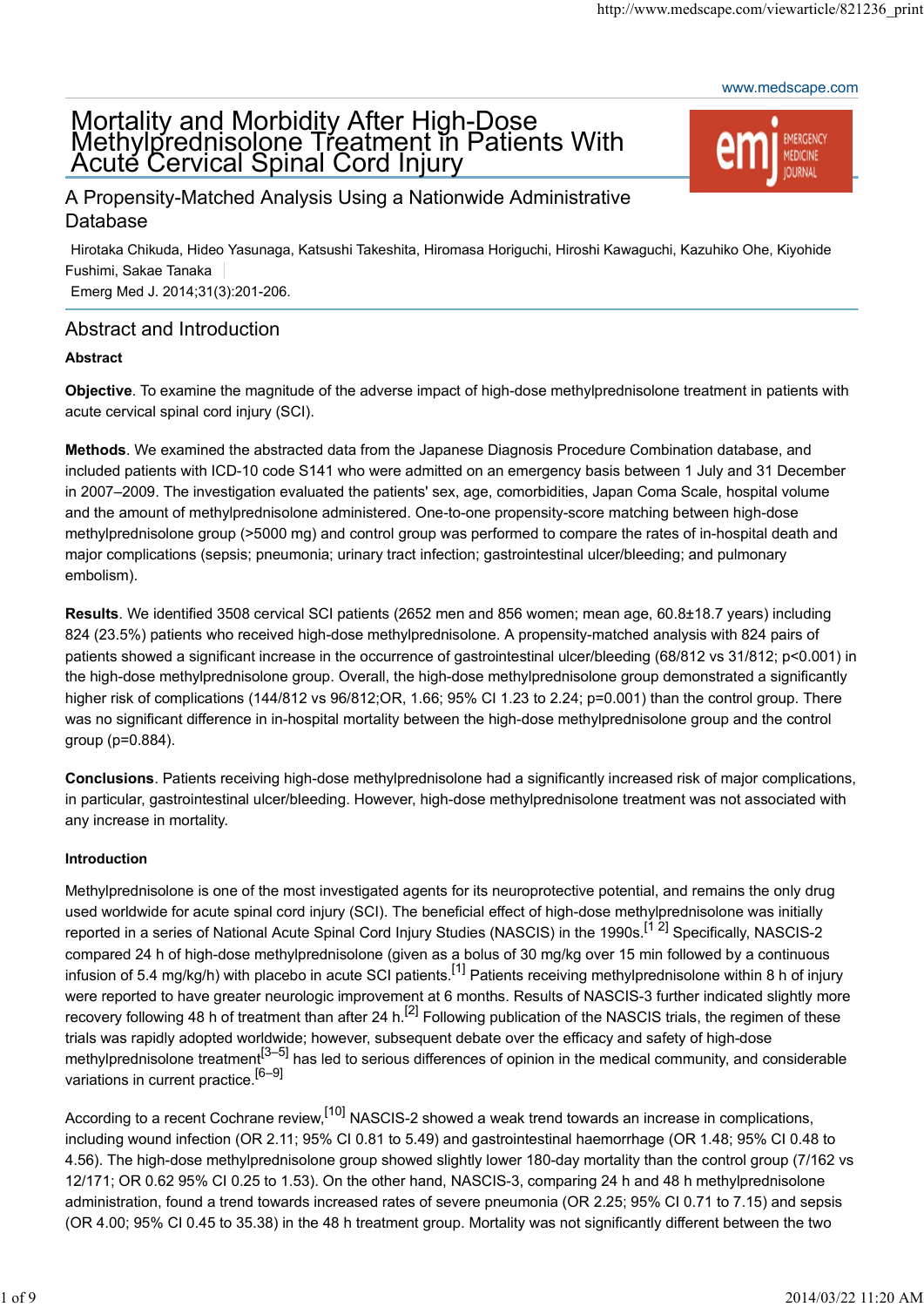#### groups.

Although many studies following the NASCIS trials reported a trend toward increased complications after high-dose methylorednisolone treatment.<sup>[11–15]</sup> the magnitude of its negative impact remains unclear. The reported incidence of complications after high-dose methylprednisolone administration varied greatly between studies, primarily because of small sample sizes and bias in selection of the study population. In addition, it is unknown whether high-dose methylprednisolone negatively affects the survival of SCI patients. Despite widespread use of this treatment, information from high-level evidence about the risks associated with high-dose methylprednisolone administration is lacking. We therefore conducted a retrospective observational study based on a propensity score-matched analysis of data from a nationwide administrative database to examine the risk of high-dose methylprednisolone treatment after acute cervical SCI.

### Methods

#### Diagnosis Procedure Combination Database

The Diagnosis Procedure Combination (DPC) is a case-mix patient classification system which was launched in 2002 by the Ministry of Health, Labour and Welfare of Japan, and was linked with a lump-sum payment system.<sup>[16]</sup> All 82 university teaching hospitals are obliged to adopt this system, but adoption by community hospitals is voluntary. The survey in the participating hospitals is conducted between 1 July and 31 December each year by the DPC research group, in collaboration with the Ministry of Health, Labour and Welfare. In 2009, the number of participating hospitals was 818 and the number of patients included was 2.57 million, which represented approximately 40% of all inpatient admissions to acute care hospitals in Japan. The database includes administrative claims data and the following data: unique identifiers of hospitals; patient age and sex; diagnoses, comorbidities at admission and complications after admission recorded with text data in the Japanese language and the International Classification of Diseases, 10th Revision (ICD-10) codes; consciousness level at admission measured with the Japan Coma Scale (JCS; see ); discharge status; and drugs administered.<sup>[17]</sup> In the DPC database, complications that occur after admission are clearly differentiated from comorbidities that already present at admission. To optimise the accuracy of the recorded diagnoses, physicians in charge are obliged to record the diagnoses with reference to medical charts. Because of the anonymous nature of the data, informed consent was waived when this study was approved by the institutional review board at The University of Tokyo.

| Grade           | <b>Consciousness level</b>                                                                                                        |
|-----------------|-----------------------------------------------------------------------------------------------------------------------------------|
| 1-digit<br>code | The patient is awake without any stimuli, and is:                                                                                 |
| 1               | Almost fully conscious                                                                                                            |
| $\overline{2}$  | Unable to recognise time, place and person                                                                                        |
| 3               | Unable to recall name or date of birth                                                                                            |
| 2-digit<br>code | The patient can be aroused (then reverts to previous state after cessation of stimulation):                                       |
| 10              | Easily by being spoken to (or is responsive with purposeful movements, phrases, or words)*                                        |
| 20              | With loud voice or shaking of shoulders (or is almost always responsive to very simple words like yes<br>or no, or to movements)* |
| 30              | Only by repeated mechanical stimuli                                                                                               |
| 3-digit<br>code | The patient cannot be aroused with any forceful mechanical stimuli, and:                                                          |
| 100             | Responds with movements to avoid the stimulus                                                                                     |
| 200             | Responds with slight movements including decerebrate and decorticate posture                                                      |
| 300             | Does not respond at all except for change of respiratory rhythm                                                                   |

Appendix. Japan Coma Scale for grading of impaired consciousness.<sup>19</sup>

'R' and 'I' are added to the grade to indicate restlessness and incontinence of urine and faeces, respectively: for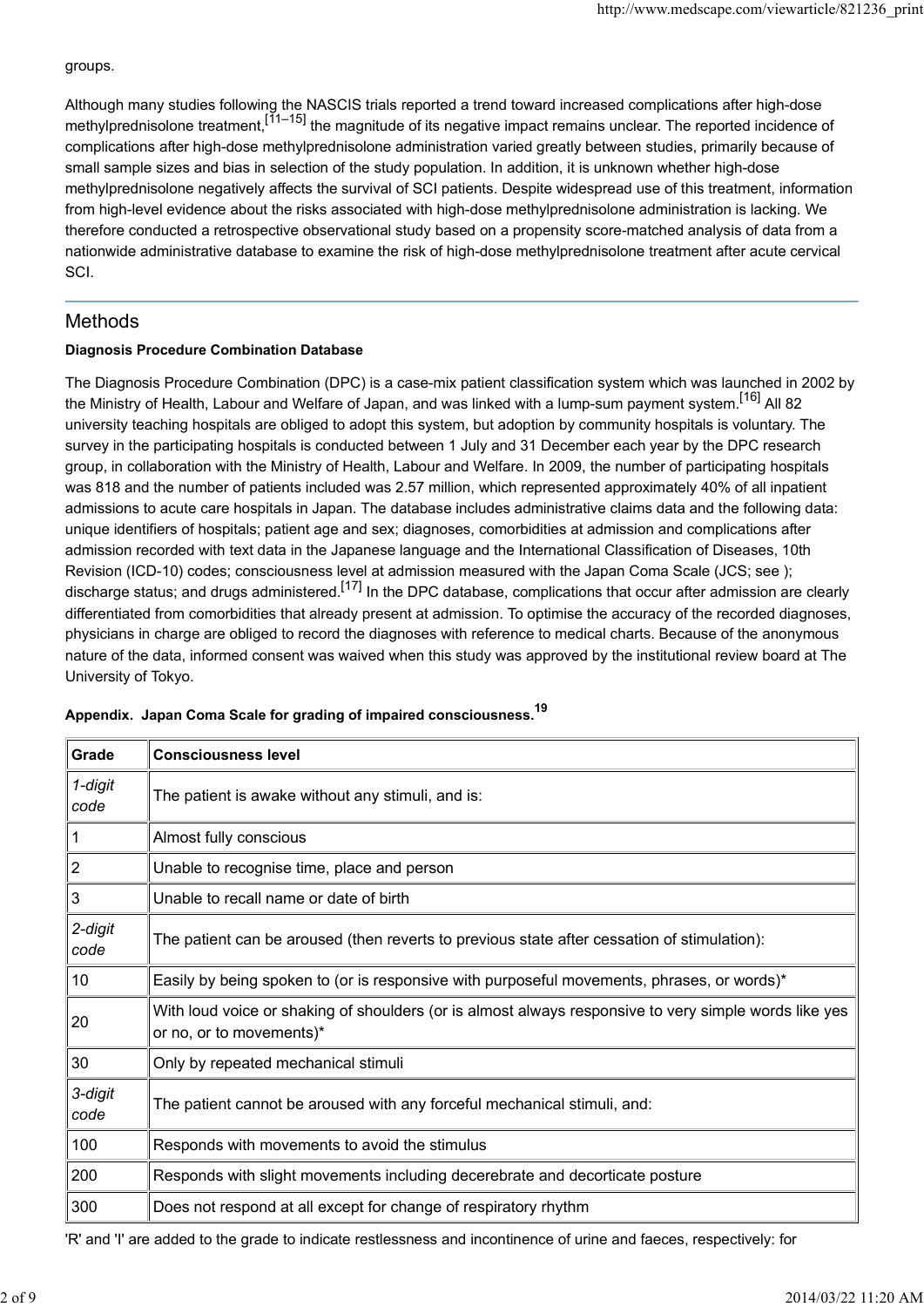example; 100-R and 30-RI.

\*Criteria in parentheses are used in patients who cannot open their eyes for any reason.

#### Patient Selection and Data

Using the DPC database, we identified patients who had an emergency admission to the participating hospitals with a diagnosis of cervical SCI (ICD-10 code, S141) between July and December, 2007–2009. Patients who were transferred from other hospitals were excluded. Although we were unable to confirm the presence of a neurological deficit in each patient, miscoding is relatively unlikely because the DPC data are coded by physicians and subjected to an audit. The list of drugs used during hospitalisation was reviewed for each patient, and we identified patients who started high-dose methylprednisolone treatment for acute cervical SCI at admission and received a total of ≥5000 mg methylprednisolone infusion. In Japan, many elderly patients who sustain a cervical SCI are lean. For a 40 kg person, the total dosage amounted to 6168 mg in the NASCIS-2 protocol. Therefore, we set a cut-off value of 5000 mg. As a control group, we identified cervical SCI patients who did not receive methylprednisolone, or those who received less than 500 mg methylprednisolone during hospitalisation. We selected this cut-off value according to the definition of 'high-dose' adopted by Sauerland *et al* [18] (>15 mg/kg (600 mg for a 40 kg person) or >1000 mg).

We assessed patient background, including age, sex, JCS score and Charlson Comorbidity Index (CCI). JCS 0 indicates patients with alert consciousness; JCS one-digit codes (1–3) indicate patients who are drowsy but awake without any stimuli; JCS two-digit codes (10–30) indicate patients with somnolence who can be aroused with some stimuli; JCS three-digit codes (100–300) indicate coma.[19] The JCS and the Glasgow Coma Scale assessments are well correlated. The CCI is a prognostic index as a means for quantifying the prognosis of patients enrolled in a large cohort, and is used widely to measure the case-mix with administrative data. This index is based on a point scoring system (from 0 to 40) for the presence of specific associated diseases. Quan *et al* [20] provided a validated chart showing how each comorbidity corresponds to a set of ICD-10 codes.[20] Based on Quan's protocol, each ICD-10 code of comorbidity was converted into a score, and was summed for each patient to determine CCI. Hospital volume was defined as the annual number of patients with cervical SCI at each hospital.

Clinical outcomes included in-hospital deaths and major complications (sepsis (ICD-10 codes: A40, A41), respiratory complications (pneumonia (J12-J18), postprocedural respiratory disorders (J95) or respiratory failure (J96)), pulmonary embolism (I26), gastroduodenal ulcer/bleeding (K25, K26), urinary tract infection (N10, N30, N390)).

#### Statistical Analyses

We performed a one-to-one matching of patients in the high-dose methylprednisolone group and the control group on the basis of estimated propensity scores of each patient.<sup>[21]</sup> The propensity-score approach addresses selection bias that is inherent in retrospective observational studies, where outcomes can reflect a lack of comparability in treatment groups rather than the effects of treatment. This approach tries to construct a randomised experimental-like situation where treatment groups being contrasted are comparable for observing prognostic factors. Application of propensity-score matching involves estimation of the propensity score followed by matching of patients according to their estimated propensity score and comparison of outcomes in matched patients. To estimate the propensity score, we fitted a logistic regression model for the receipt of high-dose methylprednisolone treatment as a function of patient demographic and hospital factors, including age, sex, JCS score, CCI, receipt of cervical spinal surgery and hospital volume. The C-statistic for evaluating the goodness-of-fit was calculated. Each patient in the high-dose methylprednisolone group was matched with a patient in the control group with the closest estimated propensity on the logit scale within a specified range (≤0.6 of the pooled SD of estimated logits) to reduce differences between treatment groups by at least 90%.<sup>[21]</sup>

Descriptive statistics of the patient population included proportions to describe categorical variables and the median and IQR values to describe continuous variables. The  $\chi^2$  test was used to compare categorical data and the Wilcoxon rank sum test to compare continuous variables. Fisher's exact test was used to compare in-hospital mortality and major complication rates between the high-dose methylprednisolone group and the control group. A logistic regression analysis for major in-hospital complications was performed in the propensity score-matched patients to analyse the adjusted effects of various factors, while also adjusting for clustering of patients within hospitals using a generalised estimating equation. The threshold for significance was a p value<0.05. All statistical analyses were conducted using IBM SPSS V.19.0 (IBM SPSS, Armonk, New York, USA).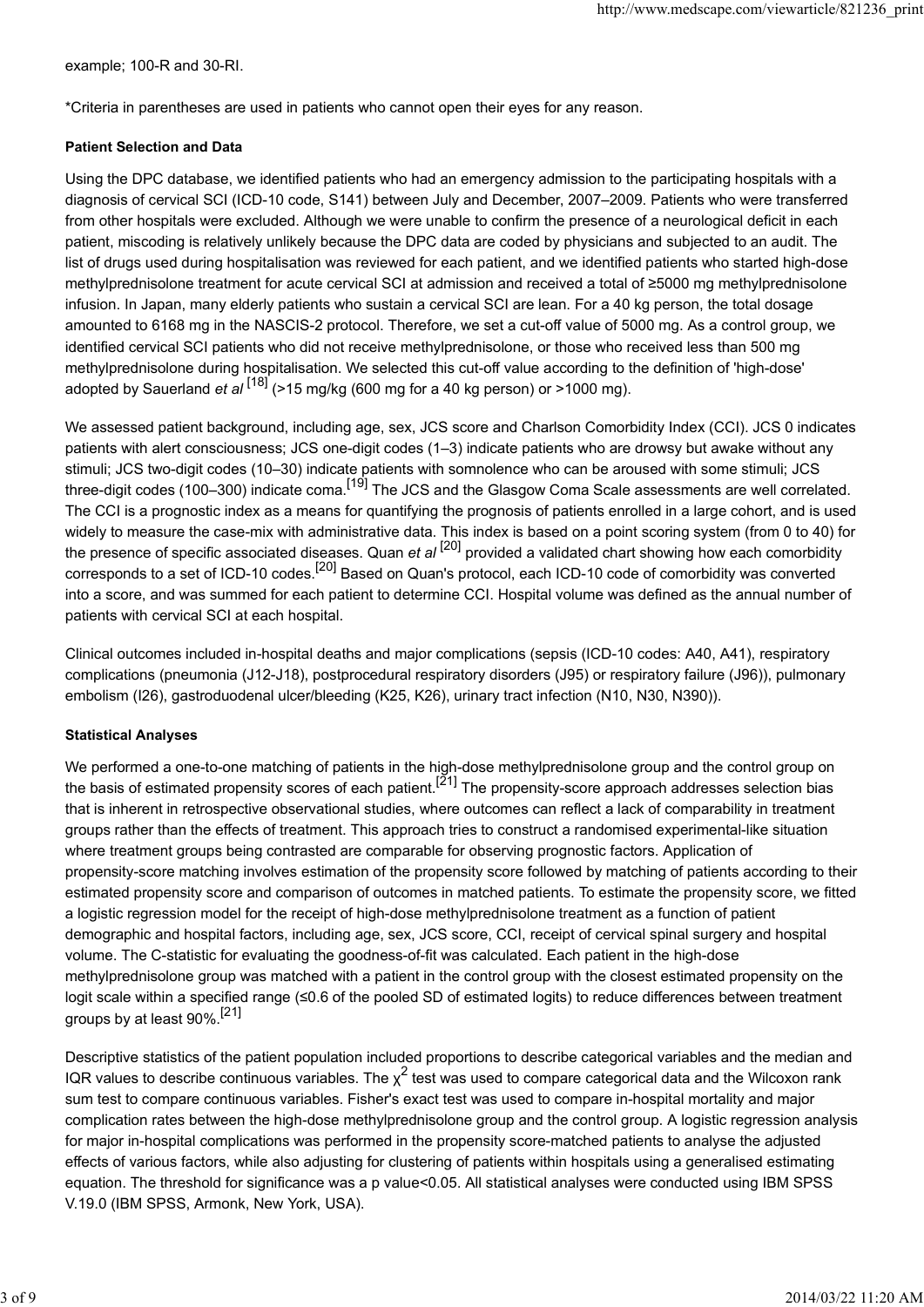## **Results**

We identified 3508 cervical SCI patients (2652 men and 856 women; mean±SD age, 60.8±18.7 years) who had an emergency admission direct to the participating hospitals. Among them, we identified 824 (23.4%) patients who received ≥5000 mg methylprednisolone with initiation on the day of admission (high-dose methylprednisolone group). We also identified 2101 patients treated without methylprednisolone, or with <500 mg methylprednisolone during hospitalisation (the control group). By one-to-one propensity-score matching, 812 pairs of the high-dose methylprednisolone and control groups were selected. The C-statistic for goodness-of-fit was 0.630 in the propensity-score model, which suggested a moderately good fit.

shows the patient demographics of the unmatched and propensity-matched groups. In the unmatched groups, patients who were male, younger, or with higher CCI were more likely to receive high-dose methylprednisolone treatment. The high-dose methylprednisolone patients were admitted to hospitals of significantly higher volume than the control group. The high-dose methylprednisolone group was significantly more likely to receive cervical spinal surgery. After propensity-score matching, patient distributions were closely balanced between the high-dose methylprednisolone and the control groups.

|                                                        | <b>Unmatched group</b>       |                                           |                   | <b>Propensity-matched group</b> |                                           |                   |
|--------------------------------------------------------|------------------------------|-------------------------------------------|-------------------|---------------------------------|-------------------------------------------|-------------------|
|                                                        | <b>Control</b><br>$(n=2101)$ | High-dose methyl-<br>prednisolone (n=824) | р<br><b>Value</b> | Control<br>$(n=812)$            | High-dose methyl-<br>prednisolone (n=812) | p<br><b>Value</b> |
| Sex (males, $n$ $(\%)$ )                               | 1570<br>(74.7)               | 645 (78.3)                                | 0.044             | 650 $(80.0)$                    | 634 (78.1)                                | 0.329             |
| Age (years, $n$ $(\%)$ )                               |                              |                                           |                   |                                 |                                           |                   |
| $≤59$                                                  | 786 (37.4)                   | 318 (38.6)                                | 0.022             | 292 (36.0)                      | 313 (38.5)                                | 0.674             |
| $60 - 69$                                              | 513(24.4)                    | 219 (26.6)                                |                   | 218 (26.8)                      | 216 (26.6)                                |                   |
| $70 - 79$                                              | 456 (21.7)                   | 198 (24.0)                                |                   | 213 (26.2)                      | 195 (24.0)                                |                   |
| $\geq 80$                                              | 346 (16.5)                   | 89 (10.5)                                 |                   | 89 (11.0)                       | 88 (10.8)                                 |                   |
| Charlson Comorbidity Index (n (%))                     |                              |                                           |                   |                                 |                                           |                   |
| 1                                                      | 1414<br>(67.3)               | 456 (55.3)                                | < 0.001           | 464 (57.1)                      | 456 (56.2)                                | 0.638             |
| $\overline{2}$                                         | 508 (24.2)                   | 287 (34.8)                                |                   | 279 (34.4)                      | 276 (34.0)                                |                   |
| ≥3                                                     | 179 (8.5)                    | 81(9.8)                                   |                   | 69 (8.5)                        | 80 (9.9)                                  |                   |
| Japan Coma Scale at admission (n (%))                  |                              |                                           |                   |                                 |                                           |                   |
| $0$ (alert)                                            | 1811 (86.2)                  | 689 (83.6)                                | 0.085             | 692 (85.2)                      | 681 (83.9)                                | 0.622             |
| $1-3$ (drowsy)                                         | 200 (9.5)                    | 99 (12.0)                                 |                   | 95 (11.7)                       | 97 (11.9)                                 |                   |
| 10-30 (somnolence)                                     | 36(1.7)                      | 20(2.4)                                   |                   | 15(1.8)                         | 18(2.2)                                   |                   |
| 100-300 (coma)                                         | 54(2.6)                      | 16(1.9)                                   |                   | 10(1.2)                         | 16(2.0)                                   |                   |
| Cervical spinal surgery                                | 221 (10.5)                   | 189 (22.9)                                | < 0.001           | 192 (23.6)                      | 178 (21.9)                                | 0.408             |
| Preoperative length of<br>stay (days, median<br>(IQR)) | $8(1-17)$                    | $8(1-18)$                                 | 0.838             | $8(2-18)$                       | $8(1-17)$                                 | 0.683             |
| Use of tracheostomy                                    | 55(2.6)                      | 51(6.2)                                   | < 0.001           | 38(4.7)                         | 48 (5.9)                                  | 0.268             |
| Hospital volume (per<br>year, median (IQR))            | $7(4-12)$                    | $8(4-13)$                                 | 0.004             | $7(4-13)$                       | $7.5(4-13)$                               | 0.188             |

### Table 1. Patient demographics in unmatched and propensity score-matched groups.

shows the in-hospital mortality and major complication rates in the unmatched and propensity-matched groups. Fisher's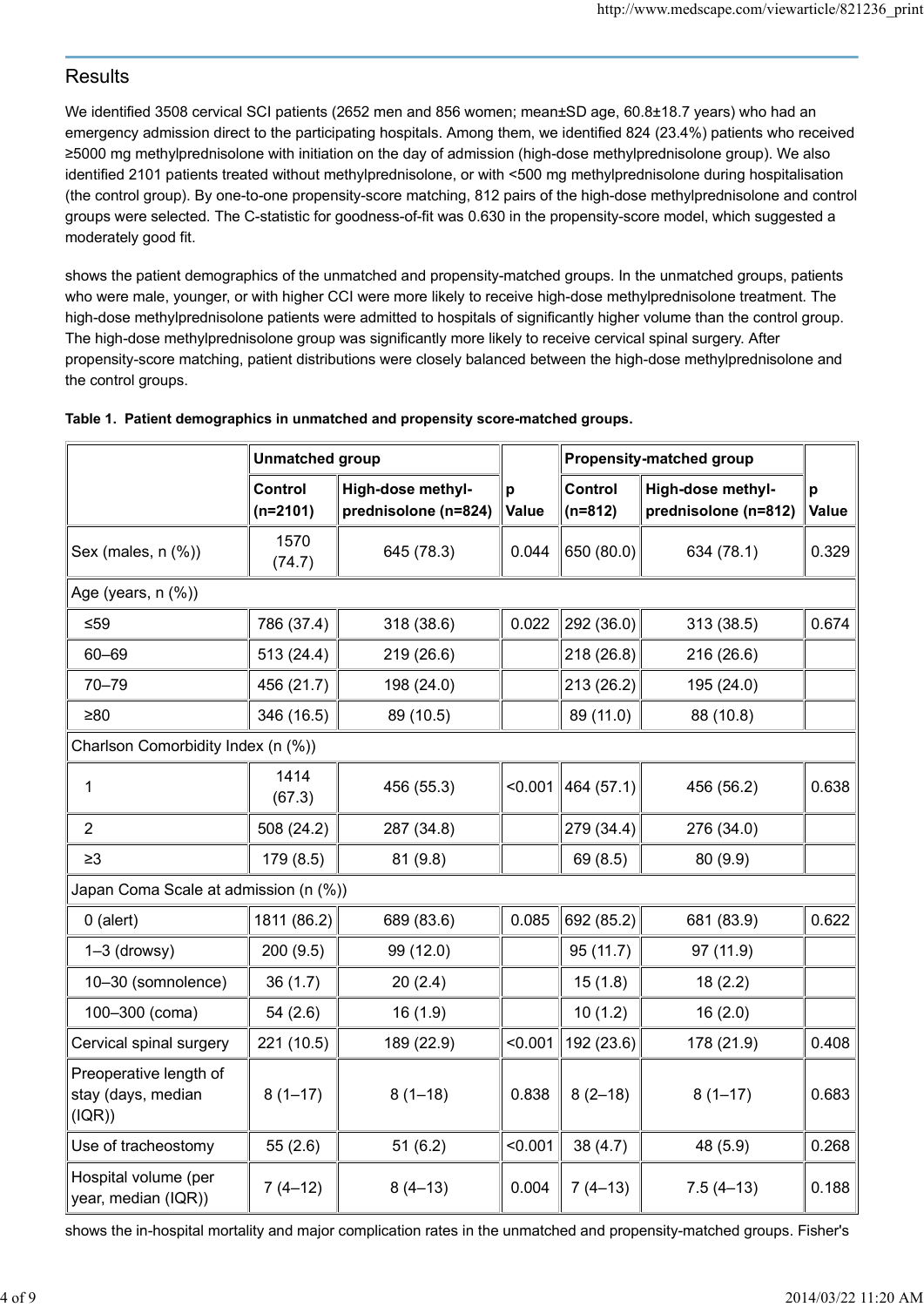exact test in the propensity-matched groups showed no significant difference in in-hospital mortality between the high-dose methylprednisolone and control groups (2.8% vs 3.0%, p=0.884). There was a significant difference in gastrointestinal ulcer/bleeding (8.4% vs 3.8%, p=0.001) between the groups. The high-dose methylprednisolone group demonstrated a significantly higher risk of overall major complications than the control group (17.7% vs 11.8%, p=0.001). shows the results of logistic regression analysis for the occurrence of major complications. After adjustment for the measured confounders, the high-dose methylprednisolone group was significantly more likely to have major complications than the control group (OR, 1.66; 95% CI 1.23 to 2.24; p=0.001).

|                                    | <b>Unmatched group</b> |                                              |            | Propensity-matched group    |                                              |            |
|------------------------------------|------------------------|----------------------------------------------|------------|-----------------------------|----------------------------------------------|------------|
|                                    | Control<br>$(n=2101)$  | High-dose<br>methylprednisolone<br>$(n=824)$ | p<br>Value | <b>Control</b><br>$(n=812)$ | High-dose<br>methylprednisolone<br>$(n=812)$ | p<br>Value |
| In-hospital mortality<br>(n (%))   | 71(3.4)                | 23(2.8)                                      | 0.485      | 24(3.0)                     | 23(2.8)                                      | 0.884      |
| Major complications<br>(n (%))     | 191 (9.1)              | 151 (18.3)                                   | < 0.001    | 96 (11.8)                   | 144 (17.7)                                   | 0.001      |
| Respiratory<br>complications       | 84 (4.0)               | 53(6.4)                                      | 0.006      | 39(4.8)                     | 49 (6.0)                                     | 0.324      |
| Urinary tract<br>infection         | 52(2.5)                | 29(3.5)                                      | 0.133      | 32(3.9)                     | 29(3.6)                                      | 0.698      |
| Sepsis                             | 16(0.8)                | 10(1.2)                                      | 0.273      | 6(0.7)                      | 10(1.2)                                      | 0.330      |
| Gastrointestinal<br>ulcer/bleeding | 66 (3.1)               | 71(8.6)                                      | < 0.001    | 31(3.8)                     | 68 (8.4)                                     | < 0.001    |
| Pulmonary<br>embolism              | 1(0.05)                | 4(0.5)                                       | 0.024      | 1(0.1)                      | 4(0.5)                                       | 0.218      |
| Length of stay<br>(median (IQR))   | 16 (6-37)              | 27 (10-52)                                   | < 0.001    | 23<br>$(8 - 46)$            | 26 (10-52)                                   | < 0.0      |

| Table 2. In-hospital mortality and major complication rates in unmatched and propensity score-matched groups. |  |  |  |
|---------------------------------------------------------------------------------------------------------------|--|--|--|
|                                                                                                               |  |  |  |

Table 3. Logistic regression analysis of the occurrence of major complications in the propensity score-matched groups.

|                                   | <b>OR</b> | 95% CI       | p     |
|-----------------------------------|-----------|--------------|-------|
| Treatment                         |           |              |       |
| Control                           | Reference |              |       |
| High-dose methylprednisolone      | 1.66      | 1.23 to 2.24 | 0.001 |
| Sex                               |           |              |       |
| Male                              | Reference |              |       |
| Female                            | 0.57      | 0.38 to 0.86 | 0.007 |
| Age                               |           |              |       |
| ≤59                               | Reference |              |       |
| 60-69                             | 1.49      | 1.04 to 2.12 | 0.029 |
| 70-79                             | 1.81      | 1.26 to 2.62 | 0.002 |
| ≥80                               | 2.07      | 1.27 to 3.39 | 0.004 |
| <b>Charlson Comorbidity Index</b> |           |              |       |
| 1                                 | Reference |              |       |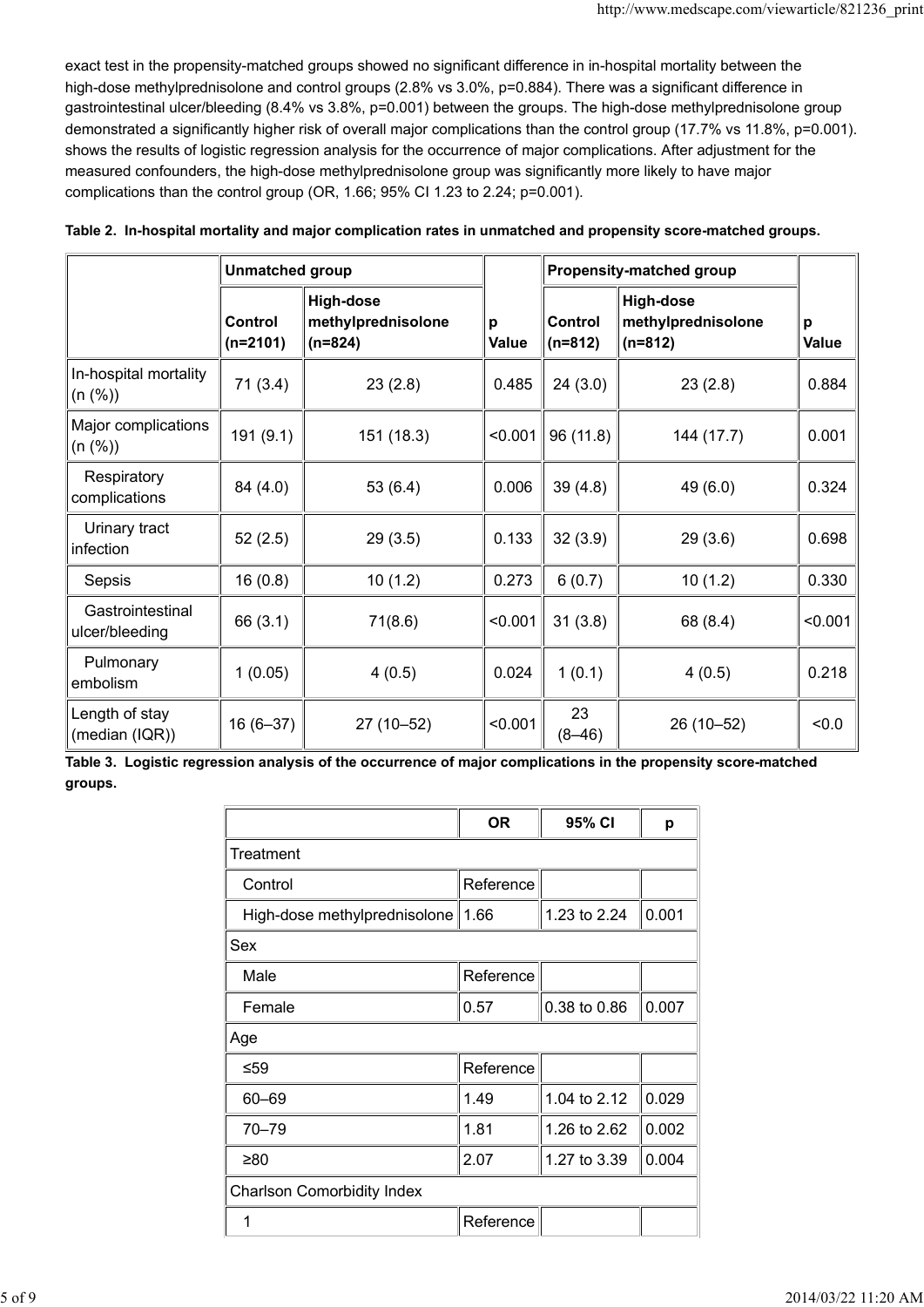| 2                             | 1.41      | 1.04 to 1.92  | 0.027   |  |  |  |  |
|-------------------------------|-----------|---------------|---------|--|--|--|--|
| $\geq 3$                      | 1.95      | 1.26 to 3.02  | 0.003   |  |  |  |  |
| Japan Coma Scale at admission |           |               |         |  |  |  |  |
| $0$ (alert)                   | Reference |               |         |  |  |  |  |
| $1-3$ (drowsy)                | 1.51      | 0.99 to 2.31  | 0.059   |  |  |  |  |
| 10-30 (somnolence)            | 1.75      | 0.74 to 4.09  | 0.200   |  |  |  |  |
| 100-300 (coma)                | 4.55      | 2.06 to 10.06 | < 0.001 |  |  |  |  |
| Cervical spinal surgery       | 1.95      | 1.44 to 2.64  | < 0.001 |  |  |  |  |
| Hospital volume (per year)    | 1.01      | 0.99 to 1.03  | 0.550   |  |  |  |  |

## **Discussion**

In this retrospective study using a national administrative database, patients receiving high-dose methylprednisolone after cervical SCI had a significantly higher risk of complications than those without high-dose methylprednisolone treatment. A propensity score-matched analysis revealed an increased risk of gastrointestinal ulcer/bleeding and overall major complications in the high-dose methylprednisolone group. However, high-dose methylprednisolone treatment was not associated with any increase in mortality.

### Strengths and Weaknesses of the Study

The major strength of this study is the large size of our study sample. With a study population of 3508 patients with cervical SCI, the current analysis is the largest to examine risks associated with high-dose methylprednisolone administration. Use of the DPC database, which covers approximately 40% of all acute hospitalisations in Japan, enabled us to conduct a nationwide investigation. In addition, the propensity score-matched analysis allowed us to evaluate the risks of high-dose methylprednisolone treatment while controlling for confounding variables, an assessment that prior studies have been unable to make.

Certain characteristics of the study subjects warrant mention. First, the mean age of the patients in this study was substantially higher than in other SCI studies, which may be explained by the rapid aging of our society. Currently, the geriatric population (those 65 years of age or older) accounts for approximately 23% of the Japanese population. Second, the surgery rate reported in this study was markedly lower compared with that of North American or European countries. The low surgery rate likely reflects differences in patient demographics and treatment strategy. In Japan, approximately 70% of patients sustain a cervical SCI without bone injury, such as fracture or dislocation (mostly elderly patients), and conservative treatment is recommended for these patients.

Our study has several limitations. First, as is common in studies using administrative data, coded diagnoses and outcomes are less well validated than prospective surveys. A degree of misclassification or under-reporting of outcome might have occurred in this study. Second, the DPC database does not provide important clinical data, such as severity of paralysis (ie, Frankel classification) at admission, patient disability at discharge, and cause of death. We could not confirm whether the administration of methylprednisolone conformed to the NASCIS protocol. Specifically, administrative databases such as the DPC database and National Inpatient Sample provide only limited information on the baseline neurological status, which is one of the most important factors that affect morbidity after SCI. It is possible that the high-dose methylprednisolone group included patients with more severe impairment than the control group, which would have created a bias toward overestimating the adverse effect of the high-dose methylprednisolone. Finally, although propensity-score adjustment is currently recognised as the best analytical approach for retrospective observational data, unmeasured confounders might have caused a hidden selection bias.

#### Comparison With Other Studies

Most published studies following the NASCIS trials indicated an increased overall complication rate after high-dose methylprednisolone treatment.<sup>[11–15]</sup> Regarding specific complications, pneumonia,<sup>[11–13 15]</sup> infection,<sup>[11-12]</sup> and gastrointestinal bleeding<sup>[13]</sup> are the most common complications reported in the literature, in patients receiving high-dose methylprednisolone. However, available evidence on the adverse effects of high-dose methylprednisolone is mixed, with substantial variation in reported incidences, and even conflicting results. There are several studies reporting lower complication rates in high-dose methylprednisolone groups.[22 23] Major drawbacks of these previous studies were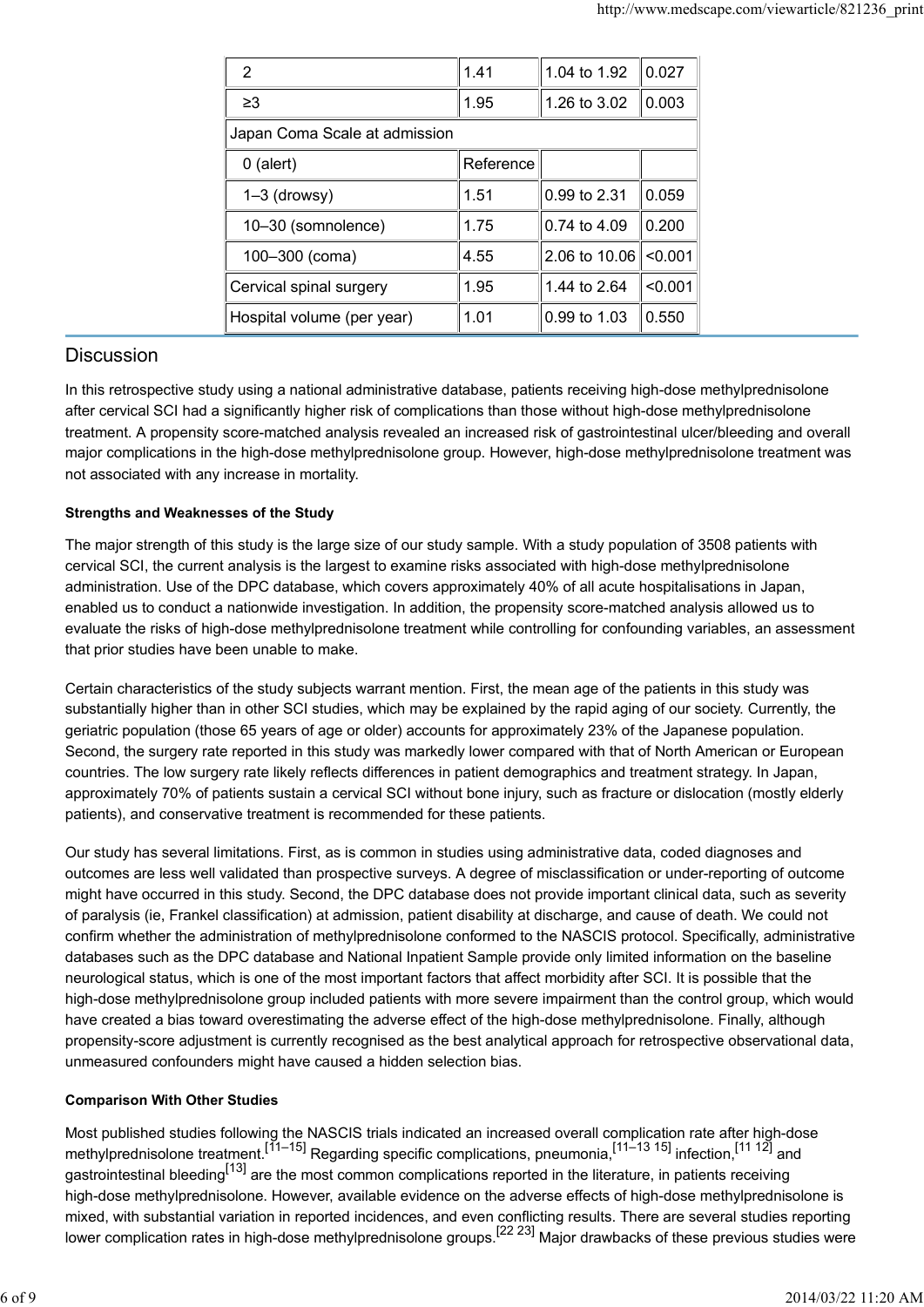small sample size and lack of adjustment for confounding variables, which considerably limits the validity of their conclusion.

In the present study, we first analysed the possible adverse impact of high-dose methylprednisolone treatment in SCI patients using a large nationwide database. We then performed propensity score-matched analysis to adjust for potential confounding factors. High-dose methylprednisolone was associated with a significantly higher risk of complications (17.7% vs 11.8%, p=0.001) than control after adjustment for confounding variables. Specifically, we found a significant increase in the occurrence of gastrointestinal ulcer/bleeding (8.4% vs 3.8%, p<0.001) in the high-dose methylprednisolone group.

In this study, we observed slightly lower in-hospital mortality in patients receiving high-dose methylprednisolone (2.8% in the methylprednisolone group vs 3.0% in the control group after propensity-score matching). The impact of high-dose methylprednisolone on patient survival remains unclear. The CRASH trial,<sup>[24]</sup> a randomised trial which examined the efficacy of high-dose methylprednisolone in the treatment of head injury patients, was prematurely terminated because of increased 2-week mortality in the high-dose methylprednisolone group (21.1% vs 17.9%). However, it remains to be determined whether these findings are generalisable to patients sustaining acute SCI. In fact, reported mortalities in SCI patients in the literature have been slightly more favourable in those with high-dose methylprednisolone treatment, [12 15 <sup>23]</sup> although sample bias played a substantial role. Similarly, a meta-analysis<sup>[18]</sup> of 51 randomised trials of high-dose methylprednisolone in elective and trauma surgery found reduced mortality compared with controls (1.7% vs 2.7%), although it was not statistically significant. In our propensity score-matched analysis, no significant difference in mortality was observed between the groups in spite of a significant increase in complication rate in patients receiving high-dose methylprednisolone, which may be partly attributable to advances in intensive care and increased physician awareness of steroid-related complications.

#### Implications for Future Research

We believe that the findings of our study will provide a basis for future research to re-examine the net benefit of high-dose methylprednisolone treatment described in the NASCIS trials. The main criticism of the NASCIS trials is two-fold: (1) there was no significant difference in the primary comparison; a significant but small benefit (ie, five points in motor score) was found only after posthoc subgroup analysis; (2) there was a trend toward an increase in adverse events, including pneumonia, infection and gastrointestinal bleeding in patients receiving high-dose methylprednisolone. For the reasons stated above, current guidelines classify this treatment only as a therapeutic 'option', leaving the decision to adopt or avoid this treatment up to individual physicians. Despite the apparent need for a randomised study of better design with sufficient power to examine whether the beneficial effect of high-dose methylprednisolone is reproducible, no such study has been conducted mainly because of ethical and safety concerns. With a dearth of effective alternative therapeutic options, we believe that a strong case exists for a randomised placebo-controlled trial re-examining the potential benefit of high-dose methylprednisolone in patients sustaining SCI. The results of our study showed that high-dose methylprednisolone treatment was not associated with any increase in in-hospital mortality, despite a significant increase in complications, a finding that further justifies future randomised trials in carefully selected patient population. To minimise the heterogeneity of the study population, future trials should focus on patients with incomplete SCI, in whom a beneficial effect was observed in the NASCIS trial. According to an estimate by the International Campaign for Cures of Spinal Cord Injury Paralysis,<sup>[25]</sup> it would require about 450 subjects with incomplete motor cervical SCI in each arm of the study to show a statistically significant difference of five American Spinal Injury Association motor points between the experimental and control groups. It would clearly require a multi-institution collaboration to carry out this project.

## **Conclusion**

Despite controversies lingering for more than two decades since the publication of the NASCIS trial, risks and benefits of high-dose methylprednisolone treatment remain unclear with limited high-level evidence. In this study, we focused on safety concerns of high-dose methylprednisolone treatment, and first clarified the magnitude of its adverse impact by using a large nationwide database. There was a significantly increased risk of major complications, in particular, gastrointestinal ulcer/bleeding, with high-dose methylprednisolone, but no increase in in-hospital mortality. We believe that the findings of our study provides critical information on the risks associated with high-dose methylprednisolone administration in patients with SCI, and thus, may help physicians make a more informed decision on the use of this highly controversial treatment.

#### References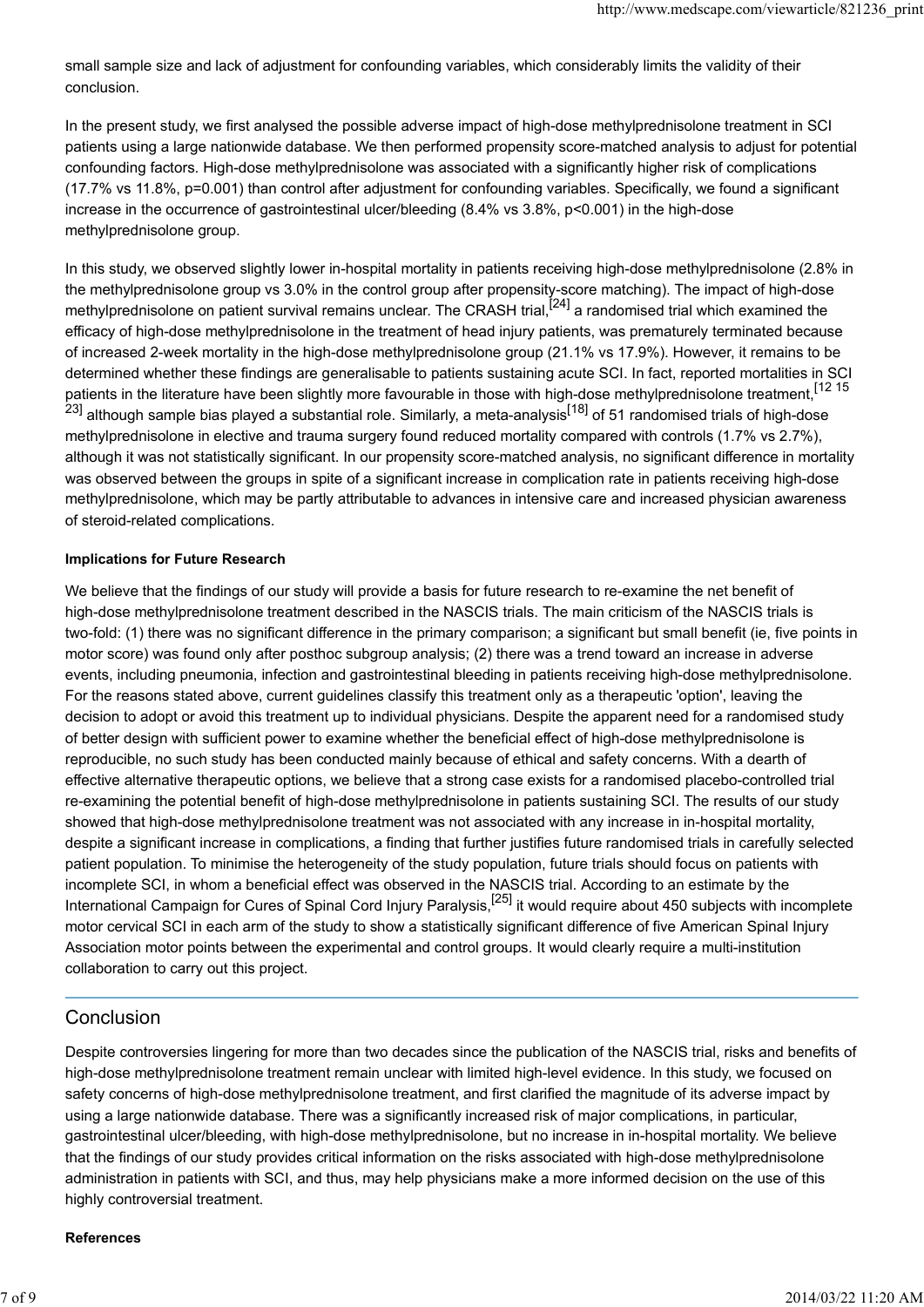- 1. Bracken MB, Shepard MJ, Collins WF, et al. A randomized, controlled trial of methylprednisolone or naloxone in the treatment of acute spinal-cord injury. Results of the Second National Acute Spinal Cord Injury Study. *N Eng J Med* 1990;322:1405–11.
- 2. Bracken MB, Shepard MJ, Holford TR, *et al*. Administration of methylprednisolone for 24 or 48 hours or tirilazad mesylate for 48 hours in the treatment of acute spinal cord injury. Results of the Third National Acute Spinal Cord Injury Randomized Controlled Trial. National Acute Spinal Cord Injury Study. *JAMA* 1997;277:1597–604.
- Sayer FT, Kronvall E, Nilsson OG. Methylprednisolone treatment in acute spinal cord injury: the myth challenged 3. through a structured analysis of published literature. *Spine J* 2006;6:335–43.
- 4. Hurlbert RJ. The role of steroids in acute spinal cord injury: an evidence-based analysis. Spine (Phila Pa 1976) 2001:S39–46.
- 5. Short DJ, El Masry WS, Jones PW. High dose methylprednisolone in the management of acute spinal cord injury—a systematic review from a clinical perspective. *Spinal Cord* 2000;38:273–86.
- Eck JC, Nachtigall D, Humphreys SC, *et al*. Questionnaire survey of spine surgeons on the use of 6. methylprednisolone for acute spinal cord injury. *Spine (Phila Pa 1976)* 2006;31:E250–3.
- Frampton AE, Eynon CA. High dose methylprednisolone in the immediate management of acute, blunt spinal 7. cord injury: what is the current practice in emergency departments, spinal units, and neurosurgical units in the UK? *EmergMed J* 2006;23:550–3.
- 8. Molloy S, Price M, Casey AT. Questionnaire survey of the views of the delegates at the European Cervical Spine Research Society meeting on the administration of methylprednisolone for acute traumatic spinal cord injury. *Spine (Phila Pa 1976)* 2001;26:E562–4.
- 9. Rozet I. Methylprednisolone in acute spinal cord injury: is there any other ethical choice? J Neurosurg *Anesthesiol* 2008;20:137–9.
- 10. Bracken MB. Steroids for acute spinal cord injury. *Cochrane Database Syst Rev* 2012;1:CD001046.
- 11. Ito Y, Sugimoto Y, Tomioka M, et al. Does high dose methylprednisolone sodium succinate really improve neurological status in patient with acute cervical cord injury?: a prospective study about neurological recovery and early complications. *Spine (Phila Pa 1976)* 2009;34:2121–4.
- 12. Suberviola B, González-Castro A, Llorca J, et al. Early complications of high-dose methylprednisolone in acute spinal cord injury patients. *Injury* 2008;39:748–52.
- 13. Matsumoto T, Tamaki T, Kawakami M, et al. Early complications of high-dose methylprednisolone sodium succinate treatment in the follow-up of acute cervical spinal cord injury. *Spine (Phila Pa 1976)* 2001;26:426–30.
- 14. Pointillart V, Petitjean ME, Wiart L, et al. Pharmacological therapy of spinal cord injury during the acute phase. *Spinal Cord* 2000;38:71–6.
- 15. Gerndt SJ, Rodriguez JL, Pawlik JW, et al. Consequences of high-dose steroid therapy for acute spinal cord injury. *J Trauma* 1997;42:279–84.
- 16. Matsuda S, Ishikawa K, Kuwabara K, e*t al*. Development and use of the Japanese case-mix system. *Eurohealth* 2008;14:27–30.
- 17. Chikuda H, Yasunaga H, Horiguchi H, *et al*. Mortality and morbidity in dialysis-dependent patients undergoing spinal surgery: analysis of a national administrative database in Japan. *J Bone Joint Surg Am* 2012;94:433–8.
- 18. Sauerland S, Nagelschmidt M, Mallmann P, et al. Risks and benefits of preoperative high dose methylprednisolone in surgical patients: a systematic review. *Drug Saf* 2000;23:449–61.
- 19. Ono K, Wada K, Takahara T, et al. Indications for computed tomography in patients with mild head injury. Neurol *Med-Chir* 2007;47:291–7.